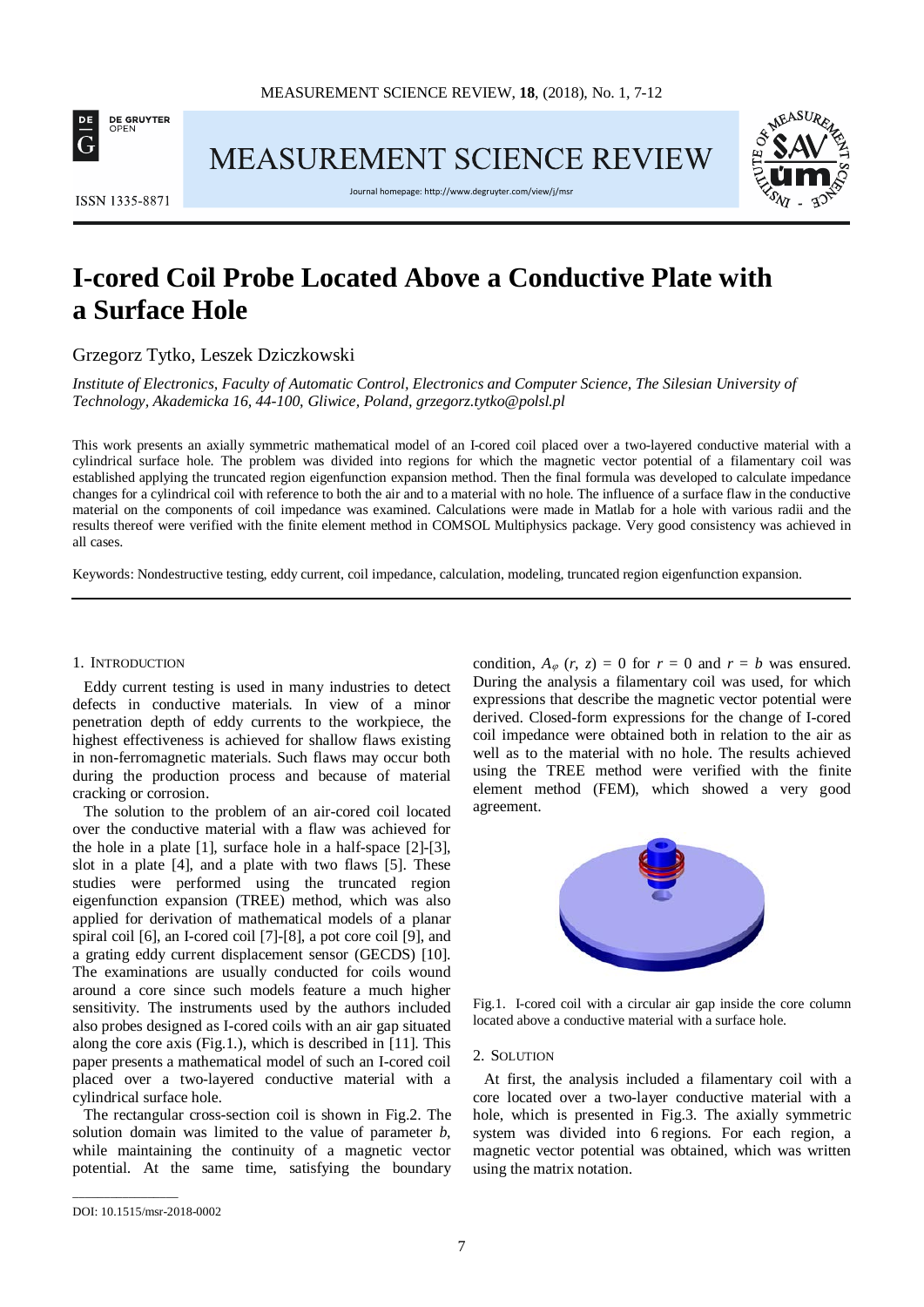

Fig.2. Rectangular cross-sectional coil located above a twolayered conductive plate with a hole.



Fig.3. Filamentary coil located above a two-layered conductive plate with a hole.

$$
A_1(r, z) = J_1(q^T r) q^{-1} e^{-qz} C_1
$$
 (1)

$$
J_1(\mathbf{m}^T r) \qquad \qquad 0 \le r \le a_1
$$
  
\n
$$
A_2(r, z) = L_1(\mathbf{m}^T r) \mathbf{m}^{-1} (e^{-\mathbf{m}z} \mathbf{C}_2 - e^{\mathbf{m}z} \mathbf{B}_2) \qquad a_1 \le r \le a_2
$$
  
\n
$$
L_1(\mathbf{m}^T r) \qquad \qquad a_2 \le r \le b
$$

**T**

$$
J_1(\mathbf{m}^{\mathrm{T}} r) \qquad \qquad 0 \le r \le a_1
$$
  
\n
$$
A_3(r, z) = L_1(\mathbf{m}^{\mathrm{T}} r) \mathbf{m}^{-1} (e^{-\mathbf{m} z} \mathbf{C}_3 - e^{\mathbf{m} z} \mathbf{B}_3) \qquad a_1 \le r \le a_2
$$
  
\n
$$
L_1(\mathbf{m}^{\mathrm{T}} r) \qquad a_2 \le r \le b
$$

(3)

(2)

$$
A_4(r, z) = J_1(q^{\mathbf{T}}r) q^{-1} (e^{-qz} C_4 - e^{qz} B_4)
$$
 (4)

$$
\mathbf{A}_5(r,z) = \frac{J_1(\mathbf{u}^{\mathrm{T}}r)R_1(\mathbf{v}g)}{R_1(\mathbf{v}^{\mathrm{T}}r)J_1(\mathbf{u}g)}\mathbf{u}^{-1}(e^{-\mathbf{u}z}\mathbf{C}_5 - e^{\mathbf{u}z}\mathbf{B}_5) \quad \begin{array}{l} 0 \le r \le g\\ g \le r \le b \end{array}
$$
\n(5)

$$
A_6(r, z) = J_1(q^{\mathbf{T}}r) s_6^{-1} (e^{-s_6 z} \mathbf{C}_6 - e^{s_6 z} \mathbf{B}_6)
$$
 (6)

$$
\mathbf{A}_7(r,z) = -J_1(\mathbf{q}^{\mathrm{T}}r)\ \mathbf{q}^{-1}e^{\mathbf{q}z}\mathbf{B}_7\tag{7}
$$

where

$$
\mathbf{u} = \sqrt{\mathbf{v}^2 + j\omega\mu_5\mu_0\sigma_5}
$$
 (8)

$$
\mathbf{s}_6 = \sqrt{\mathbf{q}^2 + j\omega\mu_6\mu_0\sigma_6} \tag{9}
$$

 $J_1(\mathbf{q}^{\mathrm{T}}r)$ ,  $L_1(\mathbf{q}^{\mathrm{T}}r)$ ,  $L_1(\mathbf{q}^{\mathrm{T}}r)$ ,  $J_1(\mathbf{u}^{\mathrm{T}}r)$ ,  $R_1(\mathbf{v}^{\mathrm{T}}r)$  – row vectors **q**, **m**, **u**, **v**, **s**<sub>6</sub>,  $e^{\pm qz}$ ,  $e^{\pm mz}$ ,  $e^{\pm uz}$ ,  $e^{\pm s_6z}$  – diagonal matrices  $\mathbf{C}_i$ ,  $\mathbf{B}_i$  – column vectors of unknown coefficients

Discrete eigenvalues  $q_i$  and  $m_i$  are the positive roots of the equations (10) and (11). Such values are not present in region 5 that has a hole, so they are calculated in the same way as in the case of an I-cored coil located over the material without a hole [9].

$$
J_1(q_i b) = 0 \t i = 0, 1, 2...Ns \t(10)
$$

$$
L_1(m_i b) = 0 \t i = 0, 1, 2...Ns \t(11)
$$

where

$$
L_1(m_i r) = B_{2F}^{'} J_1(m_i r) + C_{2F}^{'} Y_1(m_i r)
$$
 (12)

$$
C_{2F}^{'} = \frac{\pi}{2} m_i a_2 \left[\frac{J_1(m_i a_2) L_0(m_i a_2)}{\mu_f} - J_0(m_i a_2) L_1(m_i a_2)\right]
$$
\n(13)

$$
B'_{2F} = -\frac{\pi}{2} m_i a_2 \left[ \frac{Y_1(m_i a_2) L_0(m_i a_2)}{\mu_f} - Y_0(m_i a_2) L_1(m_i a_2) \right]
$$
\n(14)

$$
L_n(m_i r) = B_{2F} J_n(m_i r) + C_{2F} Y_n(m_i r)
$$
 (15)

$$
C_{2F} = \frac{\pi}{2} m_i a_1 (\mu_f - 1) J_0(m_i a_1) J_1(m_i a_1)
$$
 (16)

$$
B_{2F} = \frac{\pi}{2} m_i a_1 [\mu_f J_0(m_i a_1) Y_1(m_i a_1)
$$
  
- $J_1(m_i a_1) Y_0(m_i a_1)]$  (17)

Region 5 of the analyzed problem consists of two subregions: air space  $(0 \ge r \ge g)$  and a conductive material  $(g \ge r \ge b)$ . The magnetic vector potential for those subregions may be expressed in a general form as:

$$
A_{I} = A_{E} J_{1}(u_{i} r) R_{1}(v_{i} g) \qquad 0 \le r \le g \qquad (18)
$$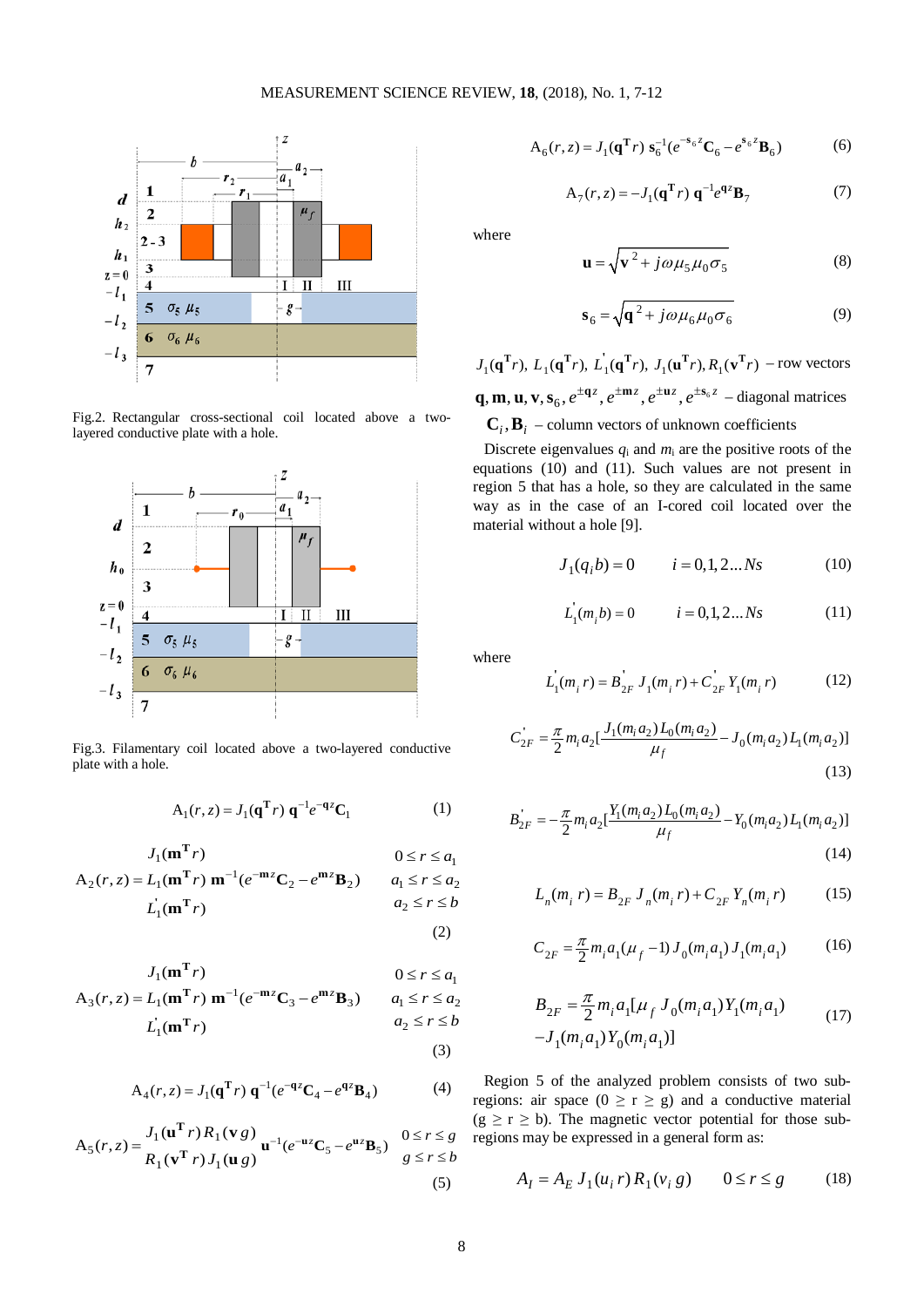$$
A_{II} = A_E R_1(v_i r) J_1(u_i g) \quad g \le r \le b \tag{19}
$$

where

$$
R_n(v_i, x) = Y_1(v_i, b) J_n(v_i, x) + J_1(v_i, b) Y_n(v_i, x)
$$
 (20)

Equation (21) was obtained using the interface condition  $(1/r)[\partial (rA)/\partial r] = 0$  in the radial direction for  $r = g$  [7].

$$
u_i R_1(v_i g) J_0(u_i g) = \frac{1}{\mu_5} v_i J_1(u_i g) R_0(v_i g)
$$
 (21)

Calculation of  $u_i$  and  $v_i$  eigenvalues is reduced to finding complex roots of the equation (21). Using numerical procedures, such as FindRoot() in Mathematica or fzero() in Matlab, requires providing initial values around which the roots are located. Such initial values may be taken as *u*<sup>i</sup> values obtained upon the assumption that region 5 consists only of a conductive material or only of air. In the first case, when  $g = 0$ , we obtain  $u_i = s_{5i}$ , and in the second case  $g = b$ and, in consequence,  $u_i = q_i$  [7]. Unfortunately, this method may lead to omission of some roots. Higher effectiveness is achieved with the Newton-Raphson technique. However, in some cases even applying a very low increase in the argument does not ensure finding all the roots. The solution to this problem may be found by using more complex algorithms [10]-[11] which, upon appropriate selection of parameters, allow to properly derive all *u*i, *v*<sup>i</sup> values.

The unknown coefficients  $C_i$ ,  $B_i$  occurring in (1)-(7) were calculated using, for mutually neighboring regions of the problem, the following continuity conditions  $B_r$  and  $H_z$ .

$$
A_i(r, z) = A_{i+1}(r, z)
$$
 (22)

$$
\frac{1}{\mu_i} \frac{\partial A_i}{\partial z} - \frac{1}{\mu_{i+1}} \frac{\partial A_{i+1}}{\partial z} = -\mu_0 I \delta(r - r_0) \quad (23)
$$

where

 $\mu_0 I \delta(r - r_0)$  – current density

The solution to the system of interface equations obtained in this way was written down as:

$$
\mathbf{B}_{47} = \mp \frac{1}{2} e^{\pm \mathbf{q} \, l_1} [(\mathbf{q} \mathbf{u}^{-1} \mathbf{K} \mp \mathbf{V}) e^{\mathbf{u} \, l_1} \mathbf{C}_{57} - (\mathbf{q} \mathbf{u}^{-1} \mathbf{K} \pm \mathbf{V}) e^{-\mathbf{u} \, l_1} \mathbf{B}_{57}]
$$
\n(24)

$$
\mathbf{B}_{57} = \mp \frac{1}{2} e^{\pm \mathbf{u} l_2} [(\mathbf{s}_6^{-1} \mathbf{u} \mathbf{K}^{-1} \mp \frac{1}{\mu_6} \mathbf{V}^{-1}) e^{\mathbf{s}_6 l_2} \mathbf{C}_{67}
$$
  
\n
$$
(\mathbf{c}_6 \mathbf{s}^{-1} \mathbf{v} \mathbf{K}^{-1} \mp \frac{1}{2} \mathbf{V}^{-1}) e^{\mathbf{s}_6 l_2} \mathbf{P}_{61}
$$
 (25)

$$
-(\mathbf{s}_6^{-1}\mathbf{u}\,\mathbf{K}^{-1}\pm\frac{1}{\mu_6}\mathbf{V}^{-1})e^{-\mathbf{s}_6 l_2}\mathbf{B}_{67}]
$$

$$
\mathbf{B}_{67} = \frac{1}{2}e^{\pm\mathbf{s}_6 l_3}e^{-\mathbf{q} l_3}(\mu_6 \pm \mathbf{s}_6\,\mathbf{q}^{-1})
$$
(26)

where

$$
\mathbf{K} = R_1(\mathbf{v} g) \int_0^g J_0(\mathbf{q} r) J_0(\mathbf{u}^{\mathrm{T}} r) r dr
$$
  
+  $J_1(\mathbf{u} g) \int_s^b J_0(\mathbf{q} r) R_0(\mathbf{v}^{\mathrm{T}} r) r dr$  (27)  

$$
\mathbf{V} = R_1(\mathbf{v} g) \int_0^g J_1(\mathbf{q} r) J_1(\mathbf{u}^{\mathrm{T}} r) r dr
$$
  
+  $\frac{1}{\mu_{r5}} J_1(\mathbf{u} g) \int_s^b J_1(\mathbf{q} r) R_1(\mathbf{v}^{\mathrm{T}} r) r dr$  (28)

The magnetic vector potential for each region of the problem with the coil presented in Fig.2. may be calculated using the equation:

$$
A(r,z) = \int_{r_1}^{r_2} \int_{h_1}^{h_2} A_{filamentary}(r, z, r_0, h_0) dr_0 dh_0
$$
\n(29)

After integrating the magnetic vector potential of region 2-3 over the coil's cross section, an expression for the impedance of an I-cored coil placed over the two-layered conductive plate with a surface hole was obtained.

$$
Z = \frac{j\omega \pi \mu_0 N^2}{\left[ (r_2 - r_1)(h_2 - h_1) \right]^2} \chi(\mathbf{m}^T r_1, \mathbf{m}^T r_2) \mathbf{m}^{-4} \{ 2(h_2 - h_1) \mathbf{m} + e^{\mathbf{m} (h_1 - h_2)} - e^{\mathbf{m} (h_2 - h_1)} - \mathbf{M} \mathbf{N}^{-1} \left[ (\mathbf{T} + \mathbf{U}) e^{\mathbf{m} d} (e^{-\mathbf{m} h_1} - e^{-\mathbf{m} h_2}) \right] -(\mathbf{T} - \mathbf{U}) e^{-\mathbf{m} d} \times (e^{\mathbf{m} h_2} - e^{\mathbf{m} h_1}) \} \mathbf{m}^{-3} \mathbf{D}^{-1} \chi(\mathbf{m} r_1, \mathbf{m} r_2)
$$
(30)

where

$$
\chi(\mathbf{m}r_1, \mathbf{m}r_2) = \int_{\mathbf{m}r_1}^{\mathbf{m}r_2} r \dot{L_1}(\mathbf{m}r) dr \qquad (31)
$$

$$
\mathbf{D} = \int_{0}^{a_1} J_0(\mathbf{m} r) J_0(\mathbf{m}^T r) r dr
$$
  
+ 
$$
\frac{1}{\mu_f} \int_{a_1}^{a_2} L_0(\mathbf{m} r) L_0(\mathbf{m}^T r) r dr + \int_{a_2}^{b} L_0(\mathbf{m} r) L_0(\mathbf{m}^T r) r dr
$$
(32)

$$
\mathbf{T} = \int_{a_2}^{a_1} J_0(\mathbf{q} r) J_0(\mathbf{m}^{\mathbf{T}} r) r \, dr + \int_{a_2}^{a_2} J_0(\mathbf{q} r) L_0(\mathbf{m}^{\mathbf{T}} r) r \, dr + \int_{a_2}^{b} J_0(\mathbf{q} r) L_0(\mathbf{m}^{\mathbf{T}} r) r \, dr
$$
\n(33)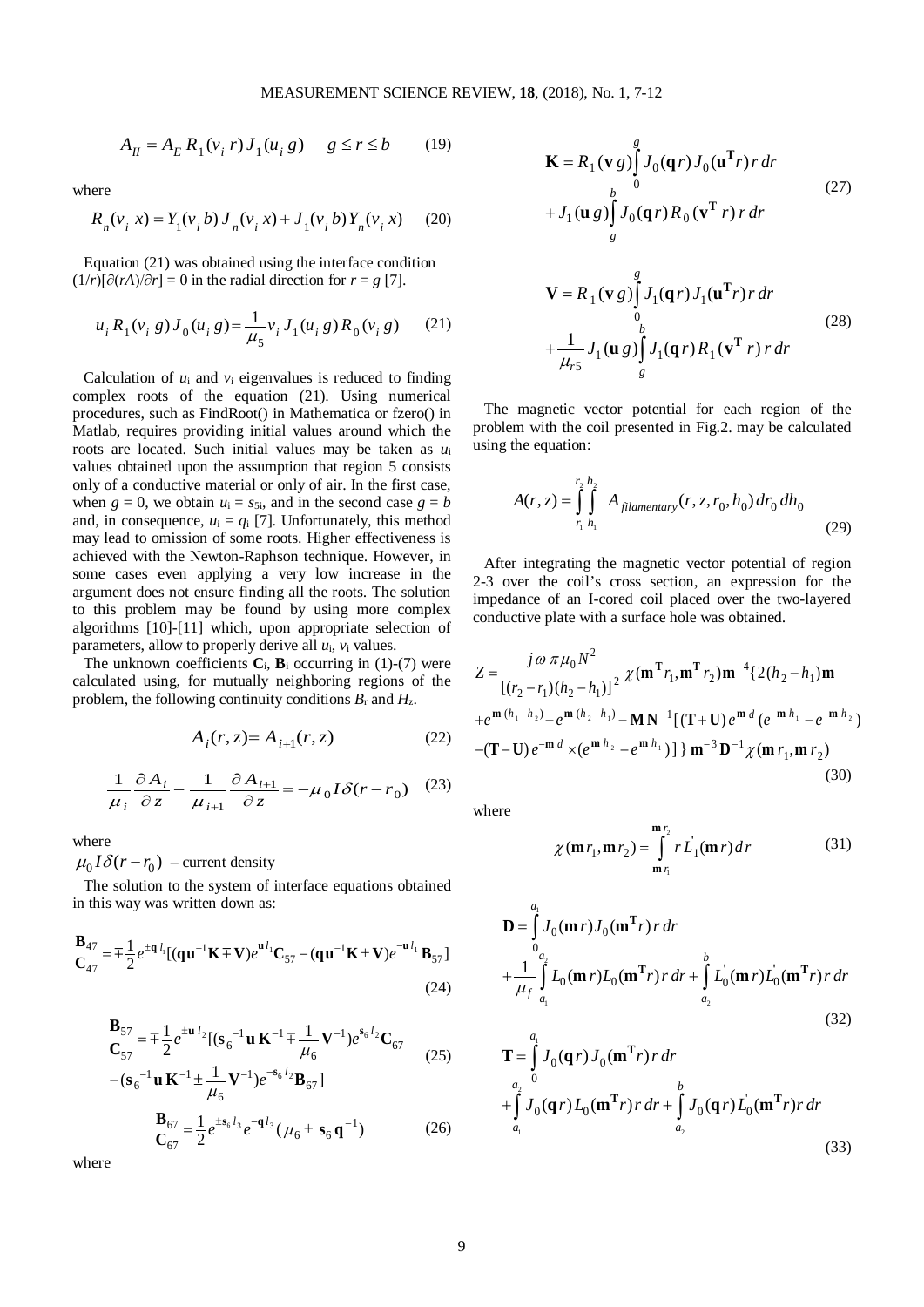$$
\mathbf{U} = \int_{0}^{a_1} J_1(\mathbf{q} r) J_1(\mathbf{m}^T r) r dr + \int_{a_2}^{b} J_1(\mathbf{q} r) L_1(\mathbf{m}^T r) r dr + \int_{a_2}^{b} J_1(\mathbf{q} r) L_1'(\mathbf{m}^T r) r dr
$$
\n(34)

$$
\mathbf{M} = (e^{-\mathbf{m} \, h_1} - e^{\mathbf{m} \, h_2}) [(\mathbf{U}^{-1} + \mathbf{T}^{-1}) \, \mathbf{C}_{47} + (\mathbf{U}^{-1} - \mathbf{T}^{-1}) \, \mathbf{B}_{47}]
$$

$$
- (e^{-\mathbf{m} \, h_2} - e^{\mathbf{m} \, h_1}) [(\mathbf{U}^{-1} - \mathbf{T}^{-1}) \, \mathbf{C}_{47} + (\mathbf{U}^{-1} + \mathbf{T}^{-1}) \, \mathbf{B}_{47}]
$$
(35)

$$
\mathbf{N} = (\mathbf{T} + \mathbf{U})e^{\mathbf{m}d}[(\mathbf{U}^{-1} - \mathbf{T}^{-1})\mathbf{C}_{47} + (\mathbf{U}^{-1} + \mathbf{T}^{-1})\mathbf{B}_{47}]
$$

$$
-(\mathbf{T} - \mathbf{U})e^{-\mathbf{m}d}[(\mathbf{U}^{-1} + \mathbf{T}^{-1})\mathbf{C}_{47} + (\mathbf{U}^{-1} - \mathbf{T}^{-1})\mathbf{B}_{47}]
$$
(36)

The impedance of the coil  $Z_0 = R_0 + iX_0$  located in the space with no conductive material was calculated after substituting  $\sigma_5 = \sigma_6 = 0$  in (30). Then, by subtracting the  $Z_0$ value obtained in this way from (30), the change of the coil impedance Δ*Z* was obtained. It was caused by placing the coil over the conductive material with a hole.

$$
\Delta Z = Z - Z_0 \tag{37}
$$

For applications related to flaw detection (defectoscopy), the change of impedance calculated in relation to the workpiece with no hole proves to be highly significant. The value  $\Delta Z_h = \Delta R_h + j\Delta X_h$  obtained in this manner presents the situation where the impedance of the coil placed over the surface of the workpiece has been changed due to the occurrence of a hole.

$$
\Delta Z_h = \left| Z - Z_{without\ hole} \right| \tag{38}
$$

The impedance of the I-cored coil located over the conductive plate with no hole was calculated by substituting  $g = 0$  in (30). In such a case  $\mathbf{v} = \mathbf{q}$ ,  $\mathbf{K} = \mathbf{E}$ ,  $\mathbf{V} = \mathbf{E}/\mu_5$  and coefficients  $C_{57}$ ,  $B_{57}$  were reduced to the following form:

$$
\mathbf{B}_{57} = \mp \frac{1}{2} e^{\pm s_5 l_2} [(\mathbf{s}_5 \mathbf{s}_6^{-1} \mp \frac{\mu_5}{\mu_6} \mathbf{V}^{-1}) e^{\mathbf{s}_6 l_2} \mathbf{C}_{67} - (\mathbf{s}_5 \mathbf{s}_6^{-1} \pm \frac{\mu_5}{\mu_6} \mathbf{V}^{-1}) e^{-\mathbf{s}_6 l_2} \mathbf{B}_{67}]
$$
(39)

#### 3. RESULTS AND DISCUSSION

The parameters of the coil and the conductive material used in calculations are presented in Table 1. The inductance  $L_0$  was respectively equal to: 3.39 mH for the Icored coil and 1.89 mH for the air-cored coil. The coil impedance was calculated from (41) while assuming the number of summation terms  $Ns = 50$  and the domain radius  $b = 12 r<sub>2</sub>$ , which corresponds to the value of 54 mm. For the inversion of matrices as well as calculating additional discrete eigenvalues  $m_i$ , inv() and fzero() functions available in Matlab were used. The complex values *u*<sup>i</sup> were computed using the approach based on Cauchy's theorem, which is described in detail in [12]. Pursuant to this method the solution domain was divided into rectangles so that each one of them contained not more than one root. Such an approach made it possible to avoid omission of some *u*<sup>i</sup> values.

| Table 1. Parameters of the coil, core, and plate used in |               |  |  |  |
|----------------------------------------------------------|---------------|--|--|--|
|                                                          | calculations. |  |  |  |

| Inner core radius     | a <sub>1</sub>                          | $0.5 \text{ mm}$        |  |
|-----------------------|-----------------------------------------|-------------------------|--|
| Outer core radius     | a <sub>2</sub>                          | $1.5 \text{ mm}$        |  |
| Length                | d.<br>$5 \text{ mm}$                    |                         |  |
| Inner coil radius     | $r_1$                                   | $1.8 \text{ mm}$        |  |
| Outer coil radius     | r <sub>2</sub>                          | $4.5 \text{ mm}$        |  |
| Offset                | h <sub>1</sub>                          | $0.1 \text{ mm}$        |  |
| Parameter             | h <sub>2</sub>                          | 4 mm                    |  |
| Number of turns       | N                                       | 700                     |  |
| Liftoff               | $l_{1}$                                 | $0.1 \text{ mm}$        |  |
| Parameter             | l <sub>2</sub>                          | $2.1 \text{ mm}$        |  |
| Parameter             | $l_3$                                   | 22.1 mm                 |  |
| Relative permeability | $\mu_f$                                 | 2000                    |  |
| Relative permeability | $\mu$ <sub>5</sub> , $\mu$ <sub>6</sub> |                         |  |
| Conductivity          | $\sigma_5, \sigma_6$                    | $10$ MS m <sup>-1</sup> |  |
| Radius of the domain  | h                                       | 54 mm                   |  |
| Radius of the hole    | g                                       | $2.5 \text{ mm}$        |  |

The results obtained from Matlab calculations were then verified by means of the finite elements method in COMSOL Multiphysics package. The mesh applied for computations was made up of about 31000 triangular elements and 800 edge elements. The highest density of mesh elements was used around the hole edge and under the coil winding. The calculations for changes ∆*Z* and ∆*Z*<sup>h</sup> of coil impedance were performed for the range of frequencies from 100 Hz to 100 kHz. All results have been normalized in relation to the reactance  $X_0$  and are presented in Fig.4. and Fig.5. The values for changes of the coil impedance components calculated with use of the proposed mathematical model were only different from the results obtained with COMSOL Multiphysics. In the case of resistance changes, such a difference did not exceed 1.21 %, and for changes of reactance, it was not higher than 0.62 %.

Fig.6. presents the coil resistance changes normalized in relation to reactance  $X_0$  after placing the coil over the conductive material with radius varying from  $g = 0$  to  $g = 10$  mm. Further increase of the radius *g* led to only insignificant variation of the coil resistance since the highest density of eddy currents occurred in such a part of the conductive material which is located under the winding. The occurrence of the flaw has a far higher influence on resistance than on reactance. For example, when the frequency was  $f = 1$  kHz and a surface hole with the radius of  $g = 10$  mm was made in the workpiece, the coil reactance changed only by 2 % but its resistance was amended by as much as 184 %.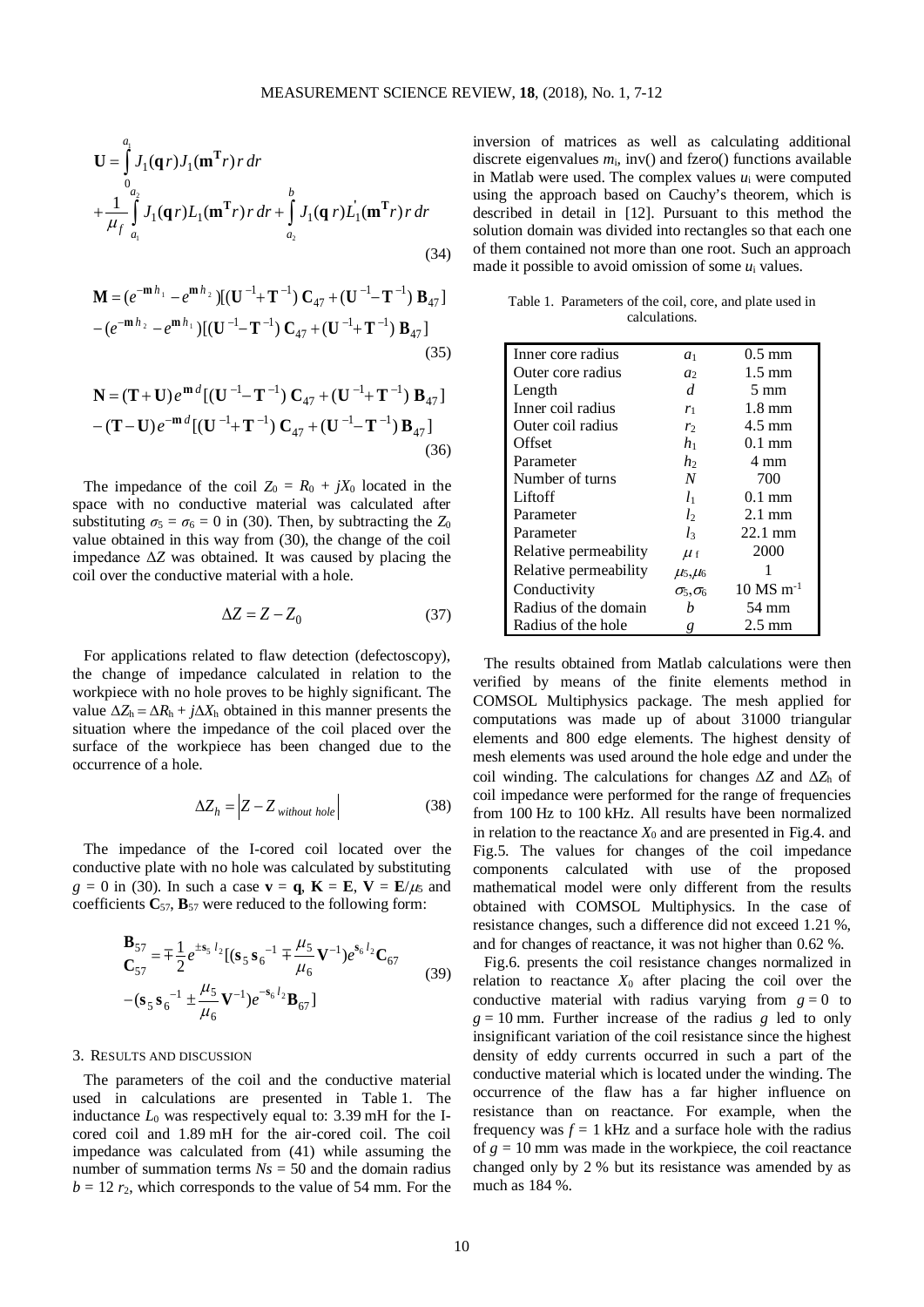

Fig.4. Real part of the normalized impedance changes as a function of frequency.



Fig.5. Imaginary part of the normalized impedance changes as a function of frequency.



Fig.6. Real part of the normalized impedance changes as a function of the hole radius.

## 4. CONCLUSION

The axially symmetric mathematical model proposed herein makes it possible to calculate the impedance of an Icored coil placed over a two-layered conductive plate with a cylindrical surface hole. The final formulas obtained with the use of the TREE method can be implemented in any mathematical software, such as Mathematica or Matlab. Calculations can be made for any size of a hole, even while changing its radius (*g*) and depth  $(l_2-l_1)$ . Values of the coil impedance components obtained with the use of proposed solution were verified with the application of the finite elements method. The difference obtained did not exceed 1.21 % for resistance and 0.62 % for reactance within the range of frequency from 100 Hz to 100 kHz. The performed verification of results proved that the mathematical model presented in this work can be used as a substitute for numerical solutions that utilize the finite elements method.

## **REFERENCES**

- [1] Theodoulidis, T.P., Bowler, J.R. (2004). The truncated region eigenfunction expansion method for the solution of boundary value problems in eddy current non-destructive evaluation. *Review of Progress in Quantitative Nondestructive Evaluation*, 24A, 403– 408.
- [2] Kolyshkin, A. (2013). Solution of direct eddy current problems with cylindrical symmetry. In *Proceedings of the International Conference on Application of Contemporary Non-destructive Testing in Engineering*, 4–6 September 2013. Portoroz, Ljubljana, Slovenia: University of Ljubljana, 347–351.
- [3] Koliskina, V. (2014). Semi-analytical solution of an eddy current problem for a conducting medium with a surface flaw. *International Journal of Mathematical Models and Methods in Applied Sciences*, 8, 473-480.
- [4] Theodoulidis, T.P., Bowler, J.R. (2005). Eddy-current interaction of a long coil with a slot in a conductive plate. *IEEE Transactions on Magnetics*, 41 (4), 1238– 1247.
- [5] Koliskina, V., Kolyshkin, A. (2015). Mathematical model for eddy current testing of metal plates with two cylindrical flaws. In *IEEE 15th International Conference on Environment and Electrical Engineering (EEEIC)*, 10-13 June 2015, 374-377.
- [6] Hao, K., Huang, S., Zhao, W., Wang, S., Dong, J. (2011). Analytical modelling and calculation of pulsed magnetic field and input impedance for EMATs with planar spiral coils. *NDT&E International*, 44 (3), 274– 280.
- [7] Theodoulidis, T.P., Kriezis, E.E. (2006). *Eddy Current Canonical Problems (With Applications to Nondestructive Evaluation)*. Duluth (Georgia), USA: Tech Science Press.
- [8] Lu, Y., Bowler, J.R, Theodoulidis, T.P. (2012). An analytical model of a ferrite-cored inductor used as an eddy current probe. *Journal of Applied Physics*, 111 (10), 103907.